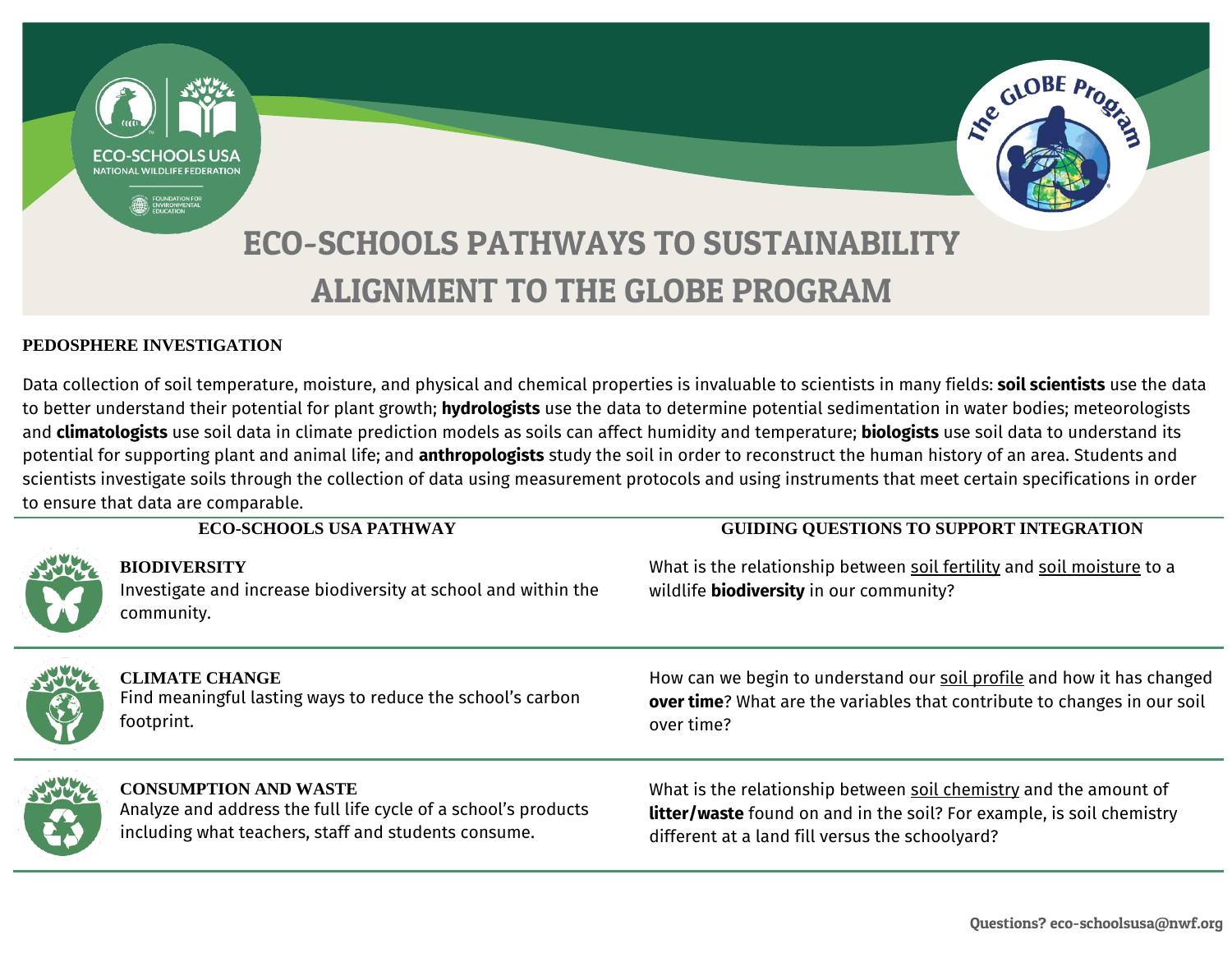# PEDOSPHERE INVESTIGATION, PAGE 2 OF 3

Data collection of soil temperature, moisture, and physical and chemical properties is invaluable to scientists in many fields: **soil scientists** use the data to better understand their potential for plant growth; **hydrologists** use the data to determine potential sedimentation in water bodies; **meteorologists** and **climatologists** use soil data in climate prediction models as soils can affect humidity and temperature; **biologists** use soil data to understand its potential for supporting plant and animal life; and **anthropologists** study the

soil in order to reconstruct the human history of an area. Students and scientists investigate soils through the collection of data using measurement protocols and using instruments that meet certain specifications in order to ensure that data are comparable.



**HEALTHY SCHOOLS** Eliminate toxics and hazardous materials by replacing them with clean, green products practicing proper methods of disposal, both inside and outside the school.

### **ECO-SCHOOLS USA PATHWAY GUIDING QUESTIONS TO SUPPORT INTEGRATION**

Is there a difference between soil temperature and soil pH in **soils treated synthetically and soils treated organically**?



**LEAF** Identify forest systems and the roles they play in the environment, a community and the economy.

How does the soil profile change when **urban deforestation** due to development occurs?



**SCHOOLYARD HABITATS** Design, develop and maintain sustainable gardens as laboratories for learning, community building and as safe places for reflection and mindfulness.

What role do soil properties play in the planning and preparation of a **schoolyard habitat** designed for monarch conservation?